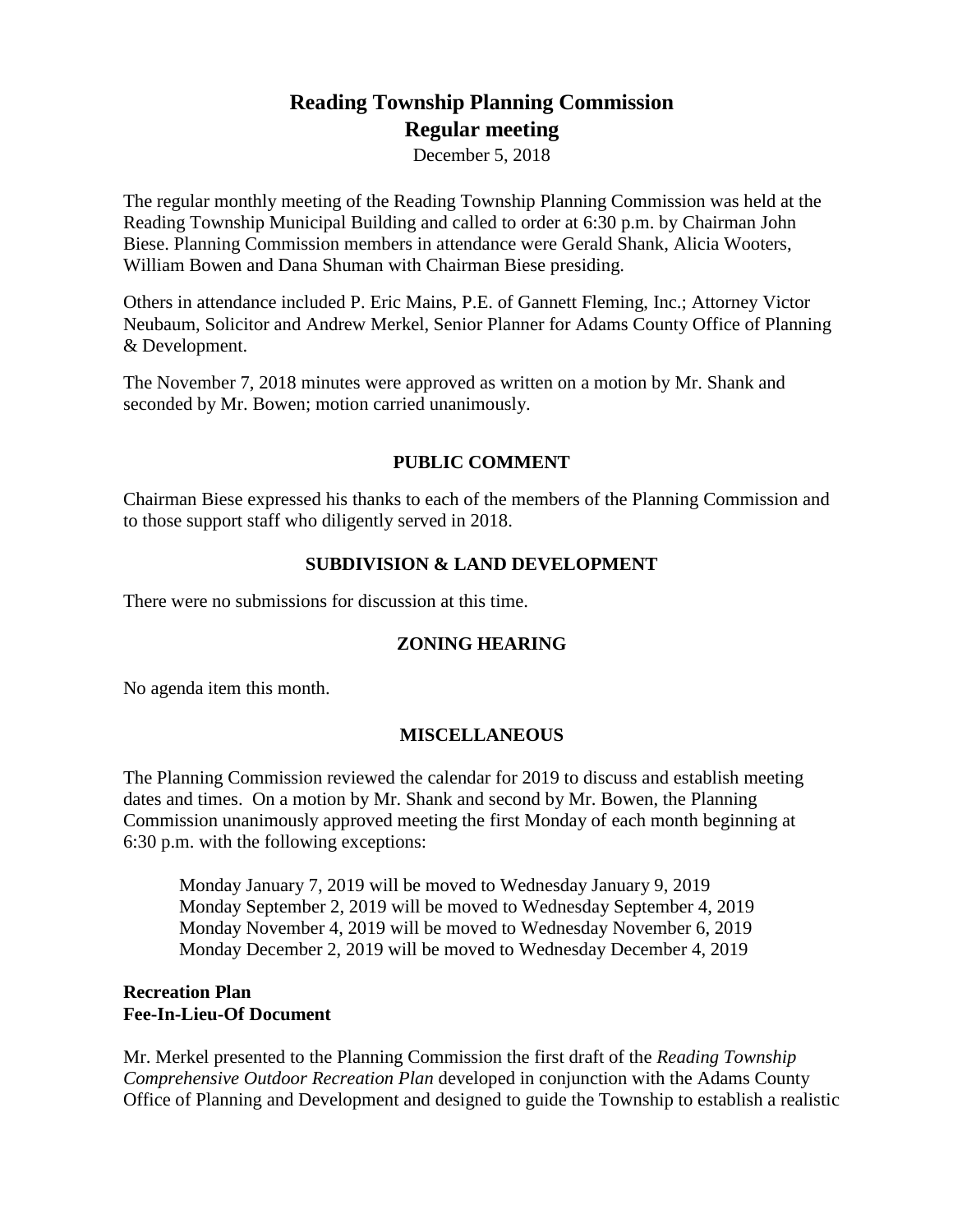strategy for meeting the recreational needs of the residents. He explained how the statistical data provided in the plan gives guidance for suggested recreation fees and/or land dedication based upon the current plans of the Township. It is suggested the model Subdivision and Land Development Ordinance Amendment replace §27-513 and that §22-415 and §22-905.I be revised to simply cross reference the ordinance amendment to allow the specification to be located in only one section of the Reading Township Code of Ordinances and to use a Resolution to develop the exact recreation fees and/or land dedication requirements. After receiving input from Attorney Neubaum and Mr. Mains and on a motion by Mr. Shank and a second by Ms. Shuman, the Planning Commission has recommended for adoption the draft of the Comprehensive Outdoor Recreation Plan proceed to the Board of Supervisors for subsequent review and consideration for approval after revisions are completed by Mr. Merkel; motion carried unanimously.

## **Zoning District Update**

Chairman Biese mentioned that per a previous Planning Commission meeting they were to resume discussion of the Zoning Districts within the Township and the potential need to revise and/or expand some of the districts. This discussion will recommence in January. In order to prepare for this discussion, Chairman Biese provided some statistics on current residential housing projects that need to be taken into consideration for current and future needs.

- The Shemon Property/Porto Vecchio Development has proposed to construct 184 single family homes. No construction has started or final plans submitted.
- Chesterfield Development has proposed to construct 70 single family homes beginning 2019.
- Hampton Heights is proposing another 62 single family homes within their development. In 2018 Hampton Heights constructed 5 new homes with one home still unsold.
- During 2017 and 2018 the Township has received no requests for Commercial Construction outside the already approved Commercial/Industrial District.

Chairman Biese has asked the Planning Commission to consider any areas where growth may be expected by examining the current Township Zoning Map and the Eastern Adams County Joint Comprehensive Plan Maps. Mr. Merkel will also provide some county-wide statistics for the Planning Commission with regards to building and development by the next meeting.

#### **Voting District Update**

The Planning Commission received an update via email from Monica Dutko, Director of Adams County Elections and Voter Registration stating the Board of Elections will be making changes to the voting districts prior to the Presidential Election. Mr. Merkel mentioned that Ms. Dutko has resigned and in order to expedite this request it may be prudent to send a letter to the Adams County Commissioners expressing once again their concerns with the voting district division within Reading Township. On a motion by Mr. Shank and a second by Mr. Bowen, the Planning Commission has recommended the Board of Supervisors draft a letter for submission to the Adams County Commissioners. Motion carried unanimously.